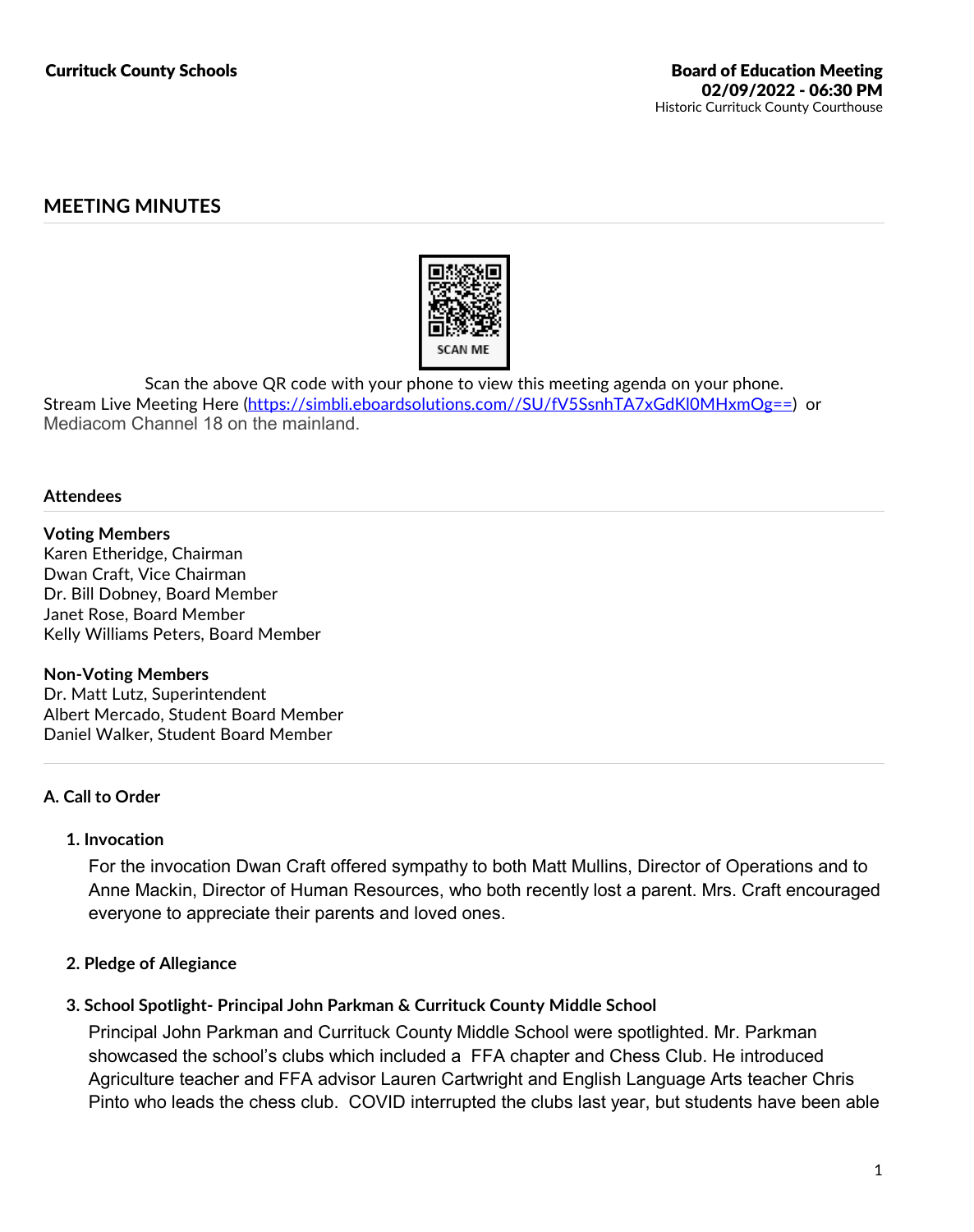to be together and even attend competitions this year. Several students spoke on their participation and positive experiences of being club members.

Superintendent, Dr. Lutz and the Board thanked the teachers for their guidance and devoting extra time to make the clubs possible.

## **4. Student Recognition**

The Student Recognition segment of the meeting was rescheduled.

### **5. Counselor Appreciation**

Virginia Arrington, Student Services Coordinator, recognized school counselors as part of National School Counseling Week. Counselors perform a multitude of student services including individual student counseling, family counseling and referrals for outside services if needed. An extra counselor was recently added to Moyock Middle. Ms. Arrington thanked each school counselor for the services they provide to staff, students and parents.

### **B. Public Comment Session**

Mr. Will Crodick, parent and resident, spoke on masking in the schools and understands decisions regarding the topic can be tough ones. He referenced recent studies on the ineffectiveness of masks. He, too, wants to keep students in school but was in favor of masks being optional rather than required. He inquired about COVID contact tracing being conducted by the local health department rather than the schools.

Jamie Miller, Exceptional Children's Director, recognized two organizations who recently donated substantial funds to the district's teachers. Through Knights of Columbus and the Outer Banks Community Foundation, teachers can apply for funds instead of using personal funds to purchase items for the classroom. The two organizations have given a total of \$10,000.

Jennifer Woods, Career Technical Education Director, wished everyone a happy CTE month. The department is celebrating the month in several ways including FFA week, participation in the course fairs, sending notes to nursing homes and having lunchtime speakers available. The department will also encourage students to dress according to their career desires. The department is working towards making 5th graders aware of CTE programs and the opportunities.

Jeffery Sodoma, parent and resident, encouraged the Board to cancel the mask mandate. He shared that he recently read an article that spoke on the various restrictions caused by masks. He added that although the CDC is still recommending masks, the World Health Organization (WHO) does not support younger children wearing masks. The long term consequences and negative effects on children are unknown.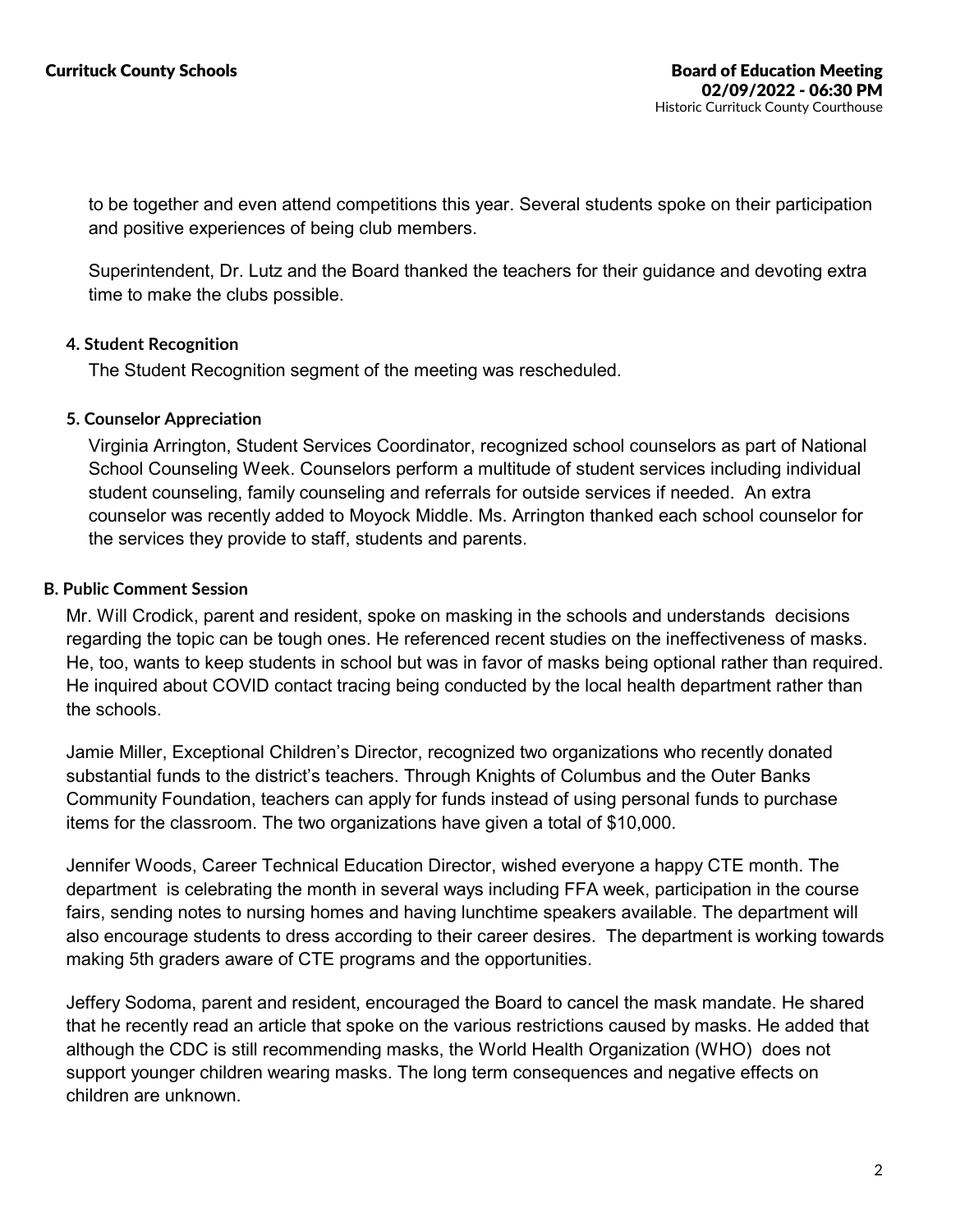#### **C. Approval of Agenda (Action)**

Motion made by: Dwan Craft Motion seconded by: Kelly Williams Peters Voting: Unanimously Approved

### **D. Student Board Member Report**

Student Board Members reported on school events, student competitions and athletics. This month is also Love the Bus. Drivers and the importance of the yellow school bus are recognized and celebrated.

## **E. Anderson Smith & Wike PLLC - Audit Report (Action)**

Adam Scepurek of Anderson Smith & Wike PPL presented the audit report for the fiscal year ending on June 30, 2021. Mr. Scepurek stated that the district received a clean unmodified opinion letter. He explained the operation of several funds, including the fund balance which increased by \$530,000, compared to an increase of \$133,000 in 2020. This increase can be contributed to by savings caused by the pandemic such as transportation cost and the receipt of federal COVID relief funds. However, the fund balance will also help with the long term cost of the pandemic such as funding summer school and technology needs.

Mr. Scepurek reviewed the special revenue funds . The Board's total government-wide net position increased by \$993,000 which is a very positive financial position. The fund balance was extremely low last year - the ability to add to the fund this past year was a positive note. For the fiscal year ending on June 30, 2021, the Board's governmental fund balance increased from \$1.1 million to \$3.6 million.

Mr. Scepurek guided the Board to the income statement located in the audit report. The School Food Service Fund is a business fund that operates by selling meals. However, the pandemic has greatly impacted the program including the logistics of serving meals to students even while off campus. Although meals are provided free, students must eat at the schools in order for the district to receive the reimbursement. Unfortunately the program is cash-strapped and \$246,000.00 of local funds were moved to fund the program. The General fund was used last year as well. Funding the program will continue to negatively impact the amount of the general fund. Although the federal reimbursement rate is higher than previous years, student participation is needed in order for the program to operate.

In closing, Mr. Scepurek reviewed the Independent Auditors' report which contains the opinion letters on the effectiveness of internal control and/or compliance ofthe various programs. There were no findings of deficiencies in the programs.

It was noted that the Board reviewed the audit during the early work session as well.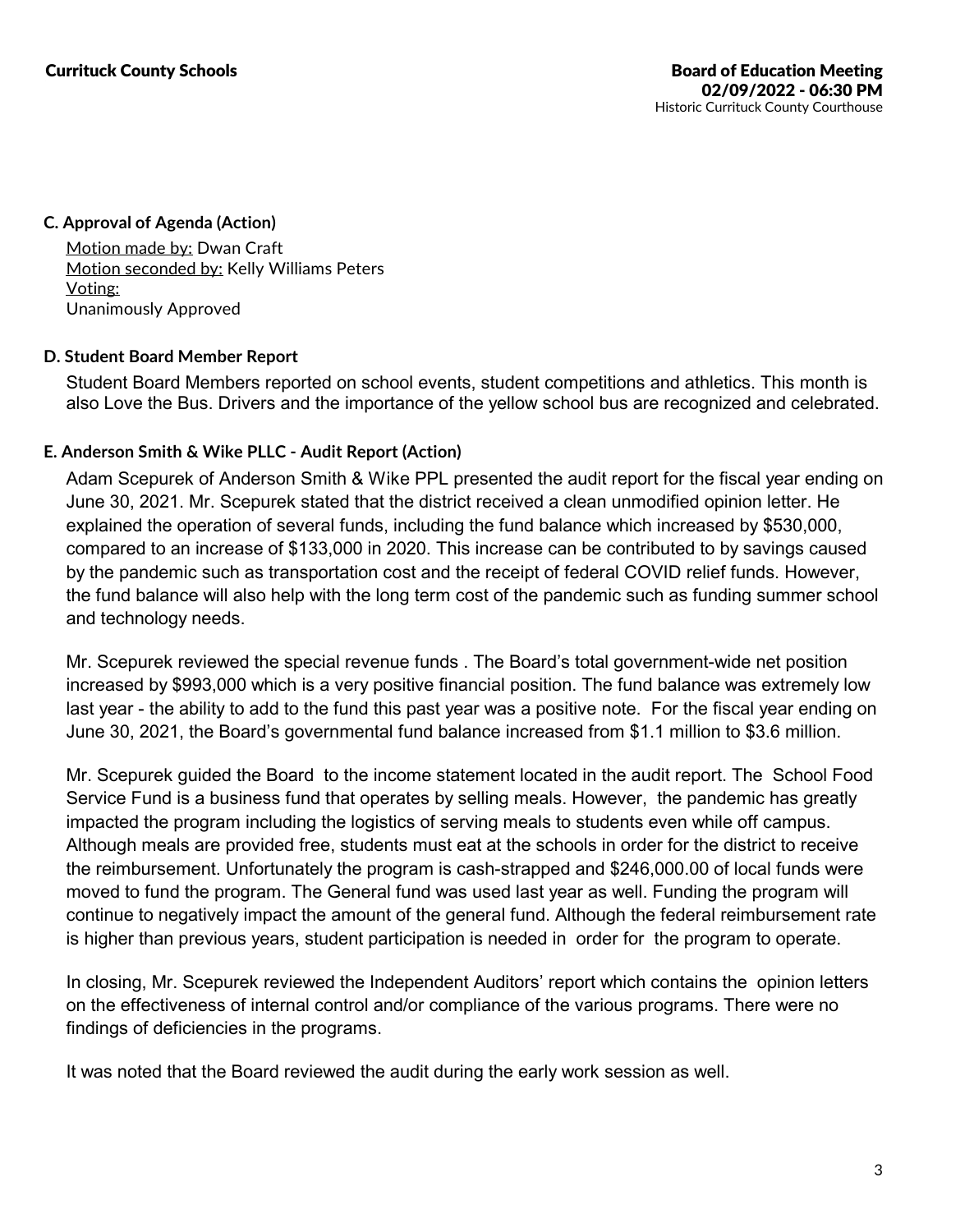Dr. Dobney clarified that although the ending Capital Outlay balance in June 2021 showed \$758,000, the actual balance was \$144,000. Funding was allocated to summer projects with the funds spent after July 1, 2021.

Voting: Unanimously Approved

### **F. Facilities Update:**

Dr. Lutz provided the monthly Construction Update. The Moyock Elementary expansion project is moving along. The primary building was demolished. The partial demolishing of the cafeteria will begin soon. Project permits for the Moyock Middle School are moving forward - approximately two weeks behind the Moyock Elementary project.

The Request for Qualifications (RFQ) for the unnamed new elementary school will close February 15, 2022. The elementary school will be located on Tulls Creek Road.

Pictures of the finished Moyock Elementary project will be posted at the school. Currently, the 680 students at Moyock Elementary are being served meals prepared by the School Nutrition staff at Moyock Middle School. Janet Rose noted that teachers are on duty throughout the day and working extremely hard.

- **1. Expansion Projects**
- **2. New Construction**

## **G. Overnight Field Trips:**

- **1. CCHS - Women's Wrestling Invitational, Greensboro, NC - 2/3-5 2022**
- **2. CCHS- Swimming Regionals, Cary NC - 2/4-5 2022**
- **3. CCHS - Swimming States, Cary NC - 2/10-11 2022**

#### **H. Safe Schools Update**

Virginia Arrington, Student Services Coordinator, provided a recap ofthe mask mandate including data showing the number of quarantines. A graph was used to show a current downward trend of positive COVID cases.

Janet Rose noted the downward trend and made the motion to make masks optional on February 14. 2022 - with the provision that an individual school will shift back to wearing masks if the COVID positivity rate increases above 1% for two consecutive weeks and/or a cluster is reported atan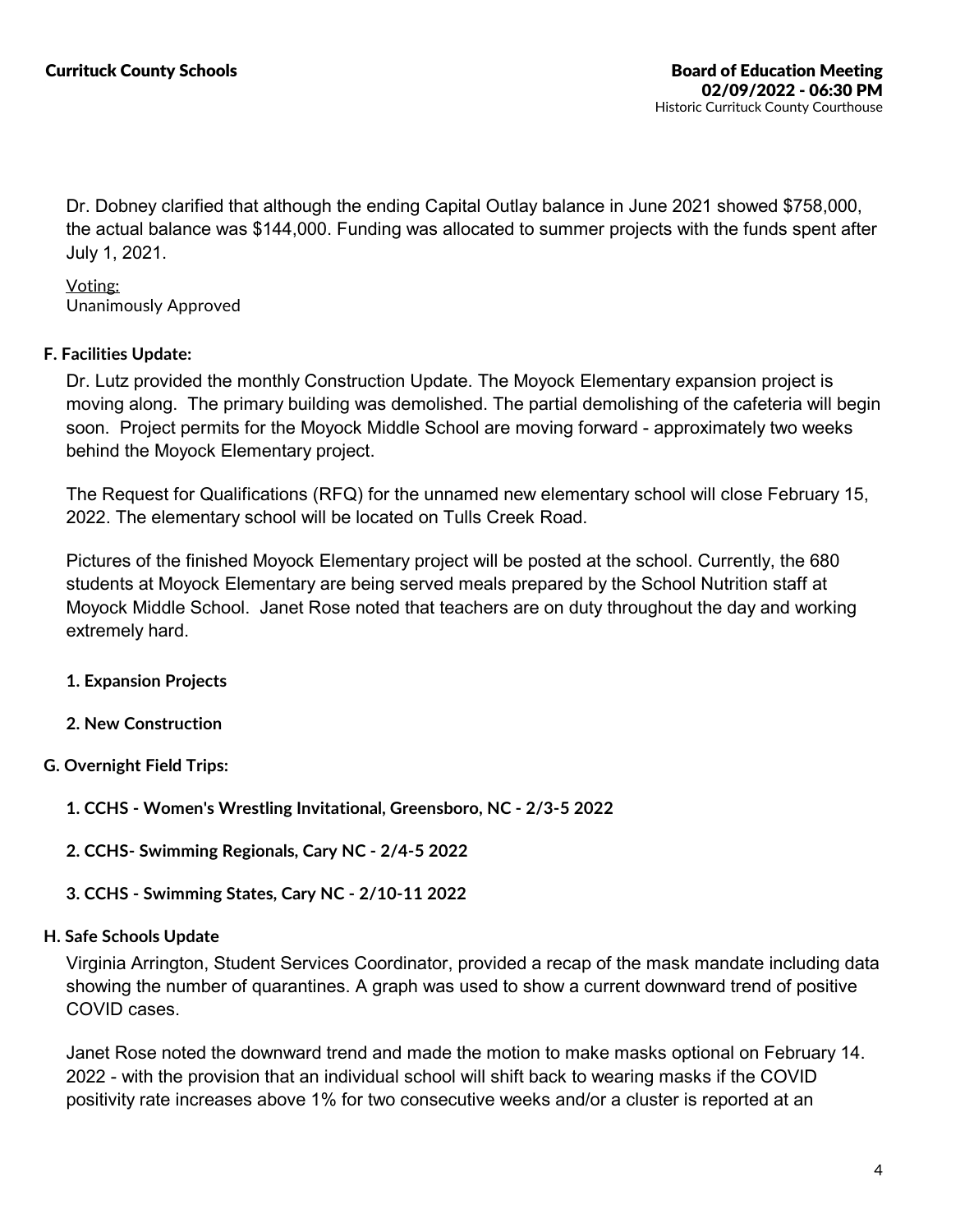individual school. The motion was second, by Dwan Craft. If the numbers increase the Board will hold a special meeting to address the concern. The Board asked that parents keep sick students at home. Chairman Etheridge said she believes the number of positive COVID cases are skewed because people are working and not reporting. Kelly Peters said parents and students must take responsibility to keep staff safe. Dr. Lutz said that schools are still sanitized once a week.

Dr. Dobney asked who would be responsible for monitoring the number of positive cases. Dr. Lutz responded that cases will be monitored by Ms. Arrington, Student Services Coordinator and school nurses; but the district will work with the local health department. Masks will still be required on buses.

When asked about what the Student Board Members thought about optional masks, Daniel Walker responded that it was the right time to give it a try, but students really want to be in school. Dr. Lutz agreed that this year was the closest to normal since the start of the pandemic.

Motion made by: Janet Rose Motion seconded by: Dwan Craft Voting: Karen Etheridge -Vote Not Recorded Dwan Craft - Vote Not Recorded Dr. Bill Dobney - Vote Not Recorded Janet Rose - Vote Not Recorded Kelly Williams Peters - Vote Not Recorded

**1. Masks in the Schools (Action)**

#### **I. Consent Agenda (Action)**

Motion made by: Dr. Bill Dobney Motion seconded by: Dwan Craft Voting: Unanimously Approved

- **1. Personnel Report Dated February 9, 2022**
	- **a. Confidential Leave Report February 9, 2022**
- **2. Board Meeting Minutes for January 20, 2022**
- **3. Revised Pay Scale Schedules**
- **4. Summer School Plan 2022**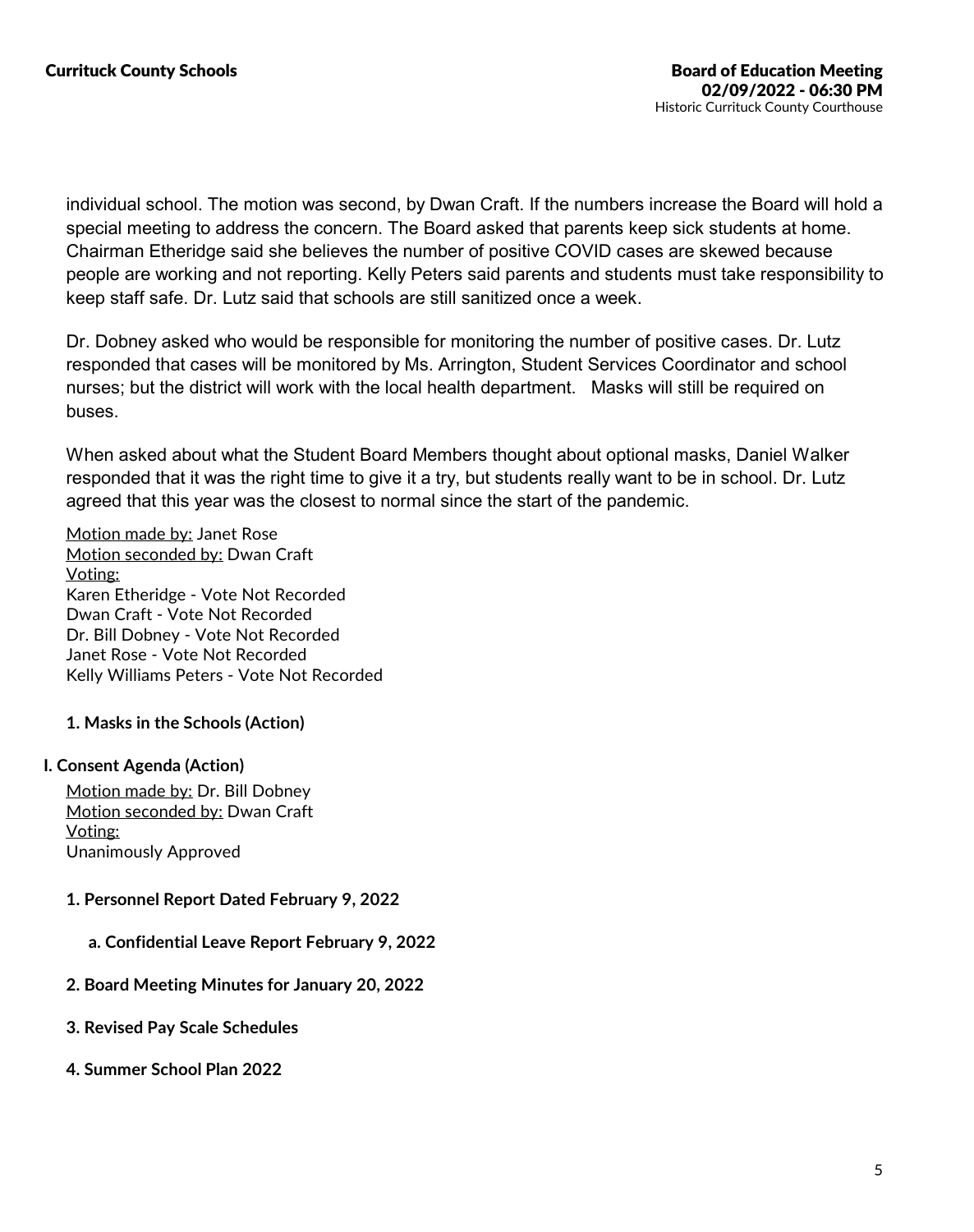- **5. Banking Reconcilliation**
- **6. Contracts:**
	- **a. Audit Contract for FY2022**
	- **b. Tharrington Smith LLP**
- **7. Revision to Policy 2118 Student Board Members - 2nd Reading & Adoption**
- **8. 2021 Fall Policy Update (remaining policies): 2nd Reading & Adoption**
	- **a. 3100 Curriculum Development**
	- **b. 4150 School Assignment**
	- **c. 5030 Community Use of Facilities**

#### **J. Information Items**

- 
- 1. Work Session March 15, 2022- Knapp Professional Learning Center, 4:00 p.m.<br>2. Board of Education Meeting March 15, 2022 Historic Currituck County Courthouse, 6:30 p.m.

#### **K. Board Members & Superintendent Comments**

Dr. Dobney requested a grassroots effort along with a resolution to create a vocational education track. He asked that the resolution be shared with other counties. He stated how absolutely ridiculous it was not to provide students with education and training that would allow them the opportunity to work in the growing housing industry in Currituck County. An example was the need for Heating, Air Ventilation and Cooling (HVAC) technicians. He asked that County Commissioners and other districts be contacted to support a vocational education diploma. The Board discussed the benefits of students receiving a trade certification.In closing, Dr. Dobney announced that former Currituck County Schools student, Rylan Pay, was recently offered a full scholarship into the nuclear science doctoral program at Massachusetts Institute of Technology.

Dwan Craft thanked the community service organization for their donations to the schools. She congratulated all the district's outstanding athletic teams. The demolition of Moyock Elementary was bittersweet since the construction required the removal of the memorial trees located on the campus. Mrs. Craft is one of the school's retired teachers.

Kelly Peters expressed her appreciation to all the school counselors as well as the Transportation Department. Earlier in the day, the Board conducted Student Board of Education interviews which were